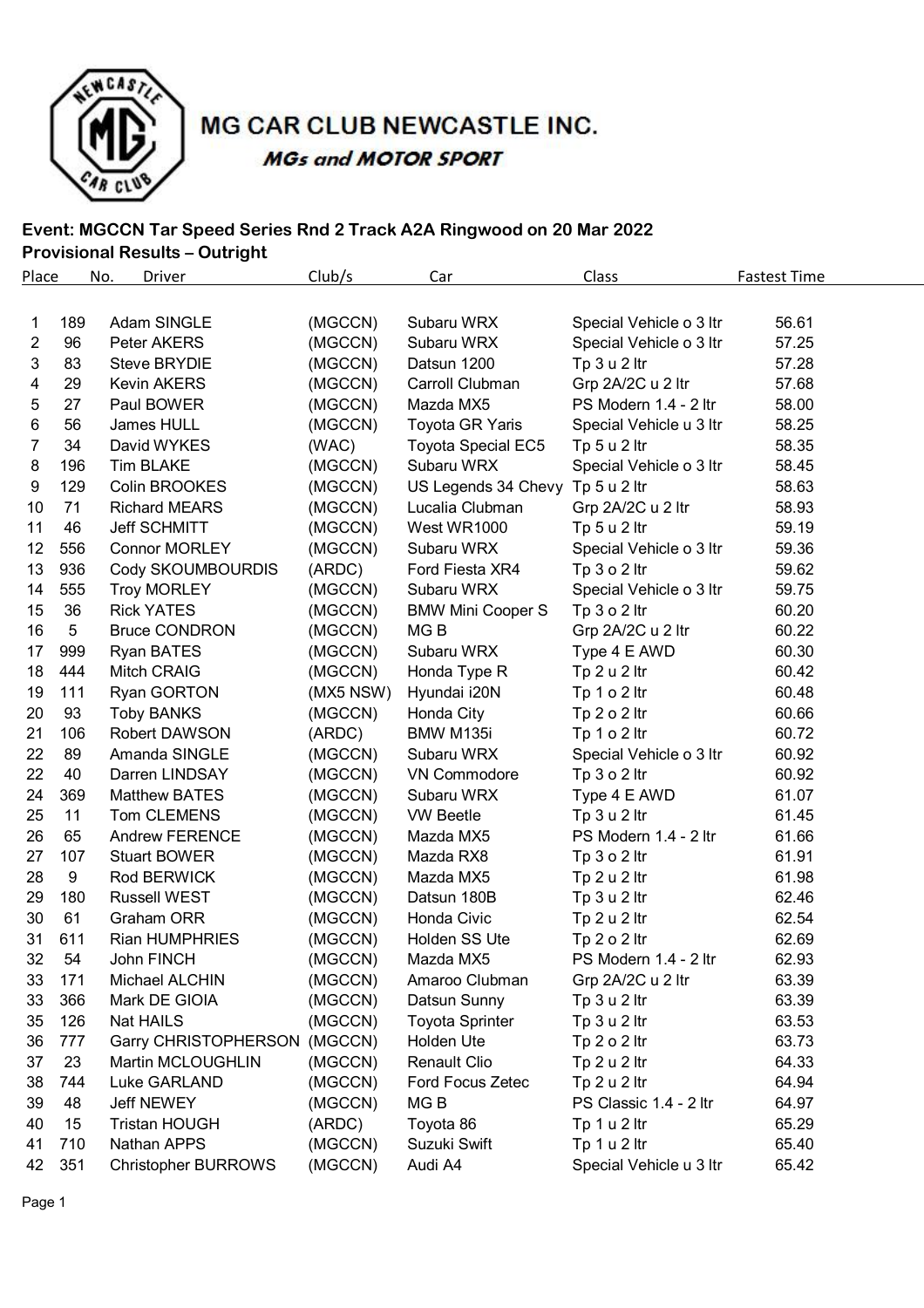

## MG CAR CLUB NEWCASTLE INC. **MGs and MOTOR SPORT**

### **Event: MGCCN Tar Speed Series Rnd 2 Track A2A Ringwood on 20 Mar 2022 Provisional Results – Outright**

| Place |     | Driver<br>No.           | Club/s  | Car                | Class                  | <b>Fastest Time</b> |
|-------|-----|-------------------------|---------|--------------------|------------------------|---------------------|
|       |     |                         |         |                    |                        |                     |
| 43    | 10  | Joel BOSCH              | (MGCCN) | Suzuki Swift Sport | Tp 1 u 2 ltr           | 65.54               |
| 44    | 63  | Michael SCOTT           | (MGCCN) | Austin Healey 3000 | PS 2B Classic o 2 ltr  | 65.56               |
| 45    | 50  | Trevor COOK             | (MGCCN) | Mitsubishi Mirage  | Tp 3 u 2 ltr           | 66.13               |
| 46    | 41  | John COLLINS            | (MGCCN) | MG <sub>F</sub>    | PS Modern 1.4 - 2 ltr  | 66.16               |
| 46    | 942 | Matthew WHITWORTH       | (MGCCN) | MG <sub>B</sub>    | PS Classic 1.4 - 2 ltr | 66.16               |
| 48    | 94  | Paul WHITWORTH          | (MGCCN) | MG <sub>B</sub>    | PS Classic 1.4 - 2 ltr | 66.19               |
| 49    | 190 | Fran HODGSON            | (MGCCN) | <b>MG ZR 160</b>   | Tp 1 u 2 ltr           | 66.88               |
| 50    | 138 | <b>Scott BRYDIE</b>     | (MGCCN) | Toyota Celica      | Tp 3 u 2 ltr           | 67.14               |
| 51    | 991 | <b>Brendan JEFFRIES</b> | (MGCCN) | Mazda 2            | Tp 3 u 2 ltr           | 67.24               |
| 51    | 8   | Jeremy RAUCH            | (MGCCN) | Holden Astra       | Tp $2 o 2$ ltr         | 67.24               |
| 53    | 282 | <b>Bruce BALL</b>       | (MGCCN) | <b>BMW 330i</b>    | Tp 1 o 2 ltr           | 67.99               |
| 54    | 262 | Peter BALL              | (MGCCN) | <b>BMW 330i</b>    | Tp $1 o 2$ ltr         | 68.05               |
| 55    | 103 | Hayley NIX              | (ARDC)  | BMW M135i          | Tp $1 o 2$ ltr         | 68.15               |
| 56    | 92  | <b>Barry MAGENNIS</b>   | (WAC)   | <b>VW Golf</b>     | Tp 3 u 2 ltr           | 68.38               |
| 57    | 84  | <b>James BARTLETT</b>   | (MGCCN) | Mitsubishi Mirage  | Tp 2 u 2 ltr           | 68.62               |
| 58    | 2   | Michael DERN            | (MGCCN) | Ford Fiesta        | Tp 1 u 2 ltr           | 70.64               |
| 59    | 39  | Lindsay CLOUT           | (MGCCN) | Mini Cooper S      | Tp 1 o 2 ltr           | 71.03               |
| 60    | 116 | Allan EVANS             | (MGCCN) | Triumph TR7        | Tp 1 u 2 ltr           | 71.53               |

For information only – not scored due to a change of vehicle

| 727 | <b>Tim BLAKE</b> | (MGCCN) | <b>Subaru WRX</b> | Type 4 AWD | 74.42 |
|-----|------------------|---------|-------------------|------------|-------|
|     |                  |         |                   |            |       |



**Track A2A** 

**Ringwood Park** 

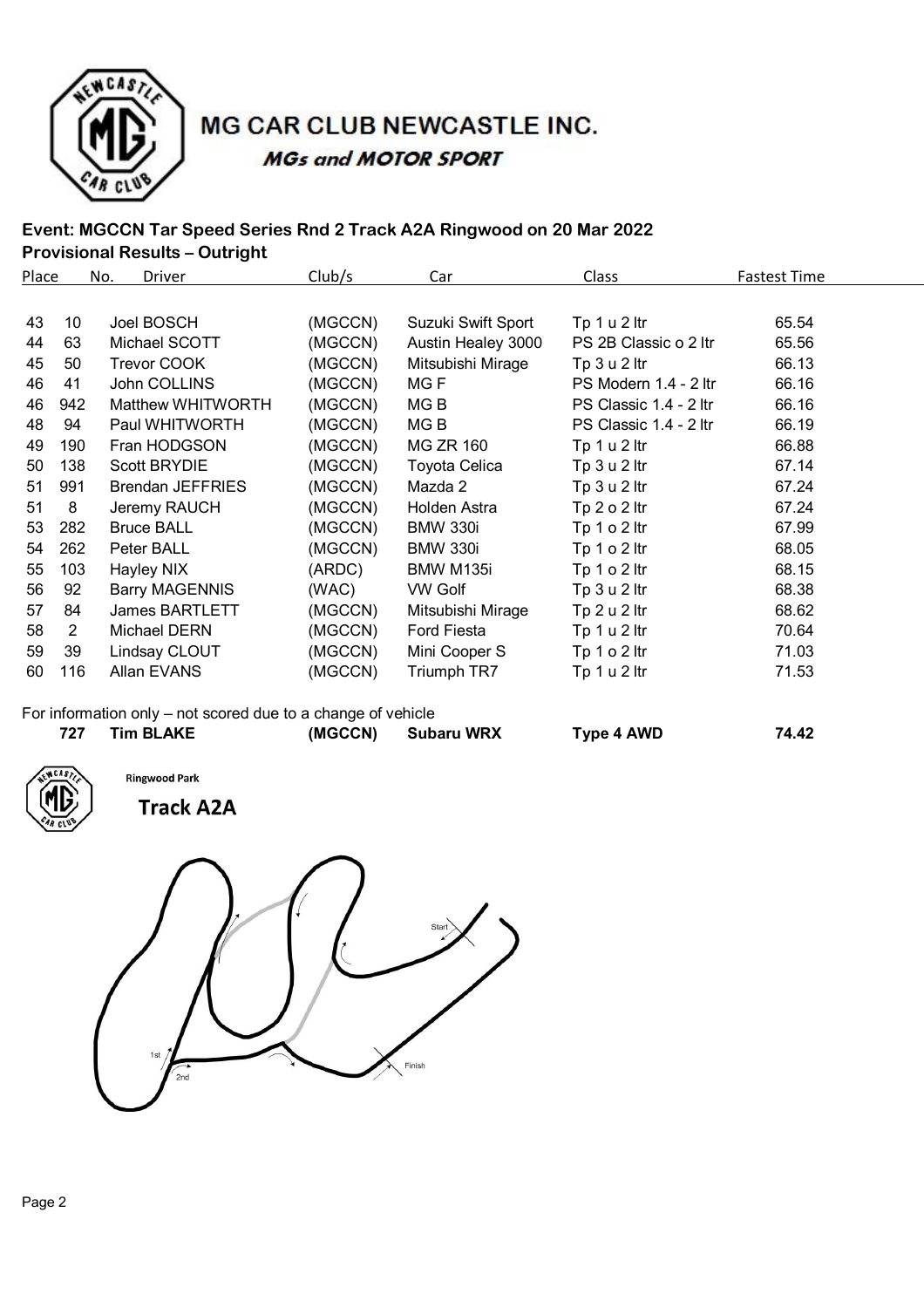| CarNo         |                                                      | Competitor (Club) |             |           | Vehicle                                                                                    | Fastest<br>Time |    | $Cl$ $O/R$ |
|---------------|------------------------------------------------------|-------------------|-------------|-----------|--------------------------------------------------------------------------------------------|-----------------|----|------------|
|               | <b>Class: Type 1 Under 2 ltr</b>                     |                   |             |           |                                                                                            |                 |    |            |
| Record: 64.14 |                                                      |                   |             |           | Holder: Adam HARRIS Honda Integra Jun 2017                                                 |                 |    |            |
|               | 15 Tristan HOUGH                                     |                   | (ARDC)      |           | Toyota 86 2.0 ltr                                                                          | 65.29           |    | 1 40       |
| 4.42          | 4.69                                                 |                   | 4.75 4.70   | 4.78      |                                                                                            |                 |    |            |
| 25.29         | 25.86                                                |                   | 26.17 25.78 | 26.05     |                                                                                            |                 |    |            |
| 43.76         | 44.42                                                | 45.00             | 44.69       | 44.41     |                                                                                            |                 |    |            |
| 65.29         | 65.87                                                | 67.22             | 66.37       | 65.85     |                                                                                            |                 |    |            |
|               | Theoretically $4.42 + 20.87 + 18.36 + 21.44 = 65.09$ |                   |             |           |                                                                                            |                 |    |            |
|               | 710 Nathan APPS                                      |                   | (MGCCN)     |           | Suzuki Swift 1.6 ltr                                                                       | 65.40           |    | 2 41       |
| 5.00          | 4.74                                                 | 4.47 4.51         |             | 4.50      |                                                                                            |                 |    |            |
| 25.84         | 25.72                                                | 25.19             | 25.28       | 25.36     |                                                                                            |                 |    |            |
| 44.76         | 44.39                                                | 43.97             | 44.20       | 44.16     |                                                                                            |                 |    |            |
| 66.53         | 65.83                                                | 65.40             | 65.86       | 65.64     |                                                                                            |                 |    |            |
|               | Theoretically $4.47 + 20.72 + 18.67 + 21.43 = 65.29$ |                   |             |           |                                                                                            |                 |    |            |
|               | 10 Joel BOSCH                                        |                   |             |           | (MGCCN) Suzuki Swift Sport 1.6 ltr                                                         | 65.54           |    | 343        |
| 4.61          | 4.61                                                 | 4.71              | 4.39        |           |                                                                                            |                 |    |            |
| 25.31         | 25.09                                                | 25.90             | 25.38       |           |                                                                                            |                 |    |            |
| 50.01         | 43.78                                                | 44.90             | 44.31       |           |                                                                                            |                 |    |            |
| 777.77        | 65.54                                                | 66.59             | 65.88       |           |                                                                                            |                 |    |            |
|               | Theoretically $4.39 + 20.48 + 18.69 + 21.57 = 65.13$ |                   |             |           |                                                                                            |                 |    |            |
|               | 190 Fran HODGSON                                     |                   | (MGCCN)     |           | MG ZR 160 1.8 ltr                                                                          | 66.88           |    | 4 49       |
| 4.85          | 4.49                                                 | 4.41              | 4.52        |           |                                                                                            |                 |    |            |
| 27.34         | 25.86                                                | 25.41             | 25.88       |           |                                                                                            |                 |    |            |
| 46.28         | 44.57                                                | 44.57             | 44.94       |           |                                                                                            |                 |    |            |
| 68.70         | 66.88                                                | 66.88             | 67.35       |           |                                                                                            |                 |    |            |
|               | Theoretically $4.41 + 21.00 + 18.71 + 22.31 = 66.43$ |                   |             |           |                                                                                            |                 |    |            |
|               | 2 Michael DERN                                       |                   | (MGCCN)     |           | Ford Fiesta 2.0 ltr                                                                        | 70.64           |    | 5 58       |
| 4.72          | 4.64                                                 | 5.66              | 4.58        | 4.70      |                                                                                            |                 |    |            |
| 27.89         | 27.85                                                | 28.38             | 27.09       | 27.45     |                                                                                            |                 |    |            |
| 48.73         | 48.10                                                | 48.49             | 47.25       | 47.72     |                                                                                            |                 |    |            |
| 72.80         | 71.60                                                | 71.47             | 70.64       | 71.61     |                                                                                            |                 |    |            |
|               | Theoretically $4.58 + 22.51 + 20.11 + 22.98 = 70.18$ |                   |             |           |                                                                                            |                 |    |            |
|               |                                                      |                   |             |           |                                                                                            |                 |    |            |
|               | 116 Allan EVANS                                      |                   | (MGCCN)     |           | Triumph TR7 2.0 ltr                                                                        | 71.53           |    | 6 60       |
| 5.08          | 4.99                                                 | 4.95              | 4.94        | 4.71      |                                                                                            |                 |    |            |
| 28.23         | 27.89                                                | 27.73             | 27.53       | 27.37     |                                                                                            |                 |    |            |
| 48.69         | 48.24                                                | 48.19             | 48.03       | 47.60     |                                                                                            |                 |    |            |
| 73.36         | 72.11                                                | 71.95             | 72.20       | 71.53     |                                                                                            |                 |    |            |
|               | Theoretically $4.71 + 22.59 + 20.23 + 23.76 = 71.29$ |                   |             |           |                                                                                            |                 |    |            |
|               |                                                      |                   |             |           |                                                                                            |                 |    |            |
|               | Class: Type 1 Over 2 Itr                             |                   |             |           |                                                                                            |                 |    |            |
|               | Old Record: 60.67                                    |                   |             |           | New Record: 60.48 Holder: Ryan GORTON Hyundai i20N<br>Holder: Jeff SCHMITT BMW M3 Jul 2018 |                 |    |            |
|               | 111 Ryan GORTON                                      |                   |             | (MX5 NSW) | Hyundai i20N 1.6 ltr turbo                                                                 | 60.48           | 1. | - 19       |
| 4.22          | 4.38                                                 | 4.30              | 4.42        | 4.21      |                                                                                            |                 |    |            |
| 23.71         | 23.67                                                | 23.46             | 23.42       | 23.45     |                                                                                            |                 |    |            |
| 41.32         | 40.96                                                | 40.66             | 40.73       | 40.78     |                                                                                            |                 |    |            |
|               |                                                      |                   |             |           |                                                                                            |                 |    |            |

61.46 60.85 60.57 60.48 60.57 Theoretically 4.21 + 19.00 + 17.20 + 19.75 = 60.16

--------------------------------------------------

Page 3 Event: MGCCN Tar Speed Series Rnd 2 Track A2A Ringwood on 20 Mar 2022 MG Car Club Newcastle Incorporated - ABN 96 210 450 708 – NSW Incorporated Association Number Y0354245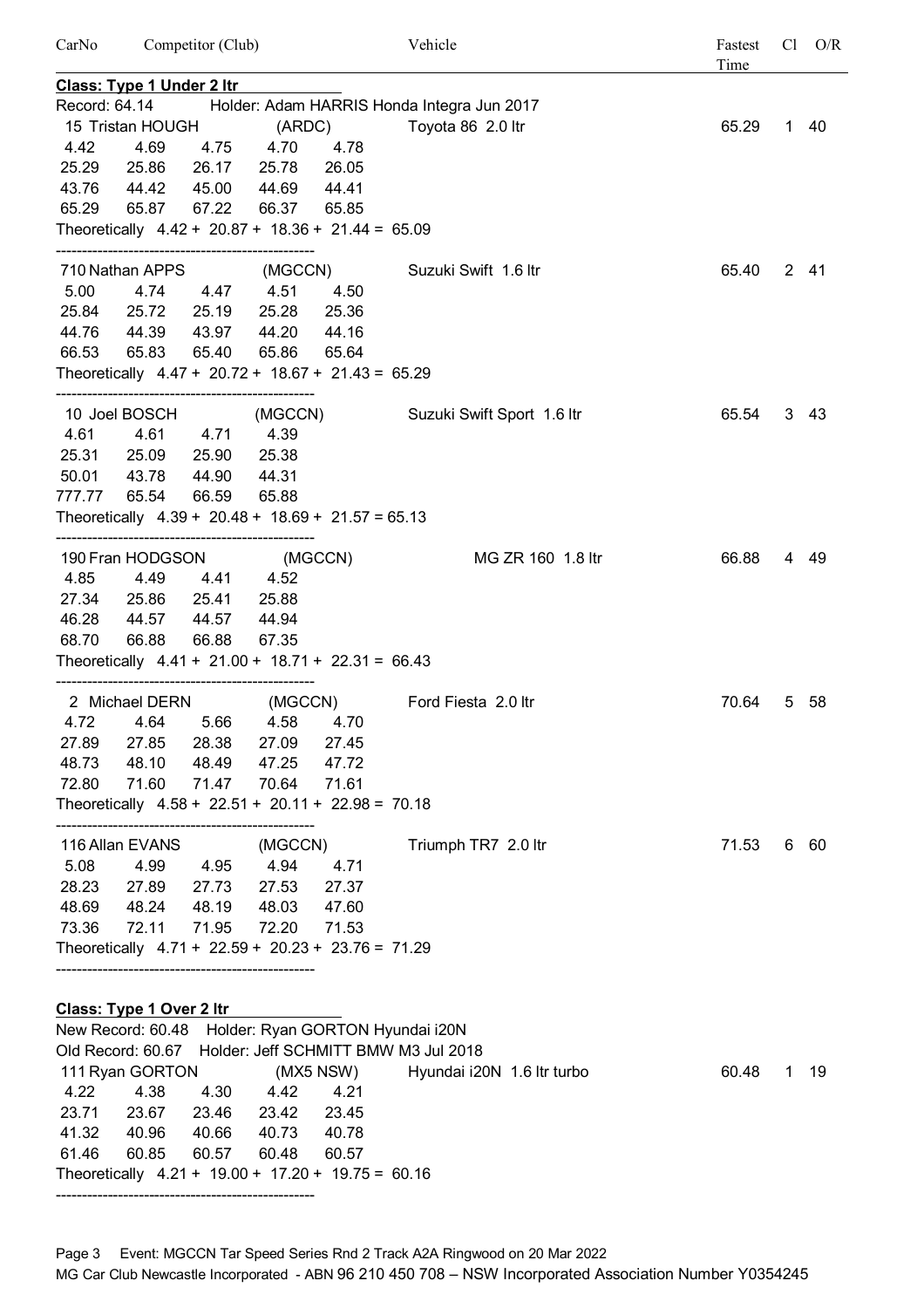| CarNo          | Competitor (Club)         |                |                                                      |         | Vehicle                               | Fastest<br>Time | $Cl$ $O/R$ |              |
|----------------|---------------------------|----------------|------------------------------------------------------|---------|---------------------------------------|-----------------|------------|--------------|
|                | 106 Robert DAWSON         |                | (ARDC)                                               |         | BMW M135i 3.0 ltr turbo               | 60.72           |            | $2 \quad 21$ |
| 3.89           | 3.97                      | 3.92           | 4.11                                                 | 3.96    |                                       |                 |            |              |
| 23.53          | 23.46                     | 23.58          | 23.62                                                | 23.46   |                                       |                 |            |              |
| 41.06          | 40.82                     | 40.99          | 41.03                                                | 40.86   |                                       |                 |            |              |
| 61.44          | 60.72                     | 61.00          | 61.05                                                | 61.11   |                                       |                 |            |              |
|                |                           |                | Theoretically $3.89 + 19.49 + 17.36 + 19.90 = 60.64$ |         |                                       |                 |            |              |
|                | 282 Bruce BALL            |                | (MGCCN)                                              |         | BMW 330i 3.0 ltr                      | 67.99           |            | 3, 53        |
| 4.35           | 4.47                      | 4.42           | 4.43                                                 | 4.44    |                                       |                 |            |              |
| 27.16          | 26.38                     | 25.69          | 26.23                                                | 26.11   |                                       |                 |            |              |
| 46.85<br>70.99 | 46.55<br>69.89            | 45.31<br>68.34 | 45.79<br>68.75                                       | 45.22   |                                       |                 |            |              |
|                |                           |                | Theoretically $4.35 + 21.27 + 19.11 + 22.77 = 67.50$ | 67.99   |                                       |                 |            |              |
|                |                           |                |                                                      |         |                                       |                 |            |              |
| 4.47           | 262 Peter BALL<br>4.53    | 4.66           | (MGCCN)<br>4.51                                      | 4.50    | BMW 330i 3.0 ltr                      | 68.05           |            | 4 54         |
| 26.80          | 26.93                     | 26.60          | 26.62                                                | 25.80   |                                       |                 |            |              |
|                | 46.07 46.64               | 45.83          | 45.75                                                | 44.81   |                                       |                 |            |              |
| 68.42          | 69.00                     | 68.05          | 68.06                                                | 68.30   |                                       |                 |            |              |
|                |                           |                | Theoretically $4.47 + 21.30 + 19.01 + 22.22 = 67.00$ |         |                                       |                 |            |              |
|                | 103 Hayley NIX            |                | (ARDC)                                               |         | BMW M135i 3.0 ltr turbo               | 68.15           |            | 5 55         |
|                | 4.83 4.79 4.39            |                | 4.83                                                 | 5.15    |                                       |                 |            |              |
|                | 28.07 27.47               | 26.45          | 27.41                                                | 28.81   |                                       |                 |            |              |
| 47.11          | 46.08                     | 45.08          | 46.16                                                | 48.78   |                                       |                 |            |              |
| 69.61          | 68.15                     | 68.29          | 69.25                                                | 72.79   |                                       |                 |            |              |
|                |                           |                | Theoretically $4.39 + 22.06 + 18.61 + 22.07 = 67.13$ |         |                                       |                 |            |              |
|                |                           |                | 39 Lindsay CLOUT (MGCCN)                             |         | Mini Cooper S 1.6 Itr turbo           | 71.03           |            | 6 59         |
| 5.00           | 4.89                      |                | 4.47 4.50                                            | 5.10    |                                       |                 |            |              |
| 28.11          | 27.83                     | 27.01          | 26.90                                                | 27.49   |                                       |                 |            |              |
| 49.43          | 48.06                     | 47.37          | 46.98                                                | 47.47   |                                       |                 |            |              |
| 73.94          |                           |                | 71.97 71.03 71.03                                    | 71.39   |                                       |                 |            |              |
|                |                           |                | Theoretically $4.47 + 22.39 + 19.98 + 23.66 = 70.50$ |         |                                       |                 |            |              |
|                |                           |                |                                                      |         |                                       |                 |            |              |
|                | Class: Type 2 Under 2 Itr |                |                                                      |         |                                       |                 |            |              |
|                | Old Record: 60.84         |                | New Record: 60.42 Holder: Mitch CRAIG Honda Type R   |         | Holder: Graham ORR Honda CRX Mar 2020 |                 |            |              |
|                | 444 Mitch CRAIG           |                |                                                      | (MGCCN) | Honda Type R 2.0 ltr                  | 60.42           |            | 1 18         |
| 4.27           | 4.09                      | 4.11           | 4.22                                                 |         |                                       |                 |            |              |
|                | 23.31 22.96               | 23.25          | 23.41                                                |         |                                       |                 |            |              |
|                | 40.56 40.50               | 40.70          | 40.99                                                |         |                                       |                 |            |              |
| 60.81          | 60.42                     | 61.23          | 61.30                                                |         |                                       |                 |            |              |
|                |                           |                | Theoretically $4.09 + 18.87 + 17.25 + 19.92 = 60.13$ |         |                                       |                 |            |              |
|                | 9 Rod BERWICK             |                |                                                      | (MGCCN) | Mazda MX5 2.0 ltr                     | 61.98           |            | 2 28         |
| 4.47           | 4.42                      | 4.50           | 4.64                                                 |         |                                       |                 |            |              |
|                | 24.39 24.25               | 24.26          | 24.78                                                |         |                                       |                 |            |              |
|                | 41.99 41.81               | 41.48          | 42.34                                                |         |                                       |                 |            |              |
| 62.89          | 61.98                     | 62.16          | 63.14                                                |         |                                       |                 |            |              |
|                |                           |                | Theoretically $4.42 + 19.76 + 17.22 + 20.17 = 61.57$ |         |                                       |                 |            |              |
|                |                           |                |                                                      |         |                                       |                 |            |              |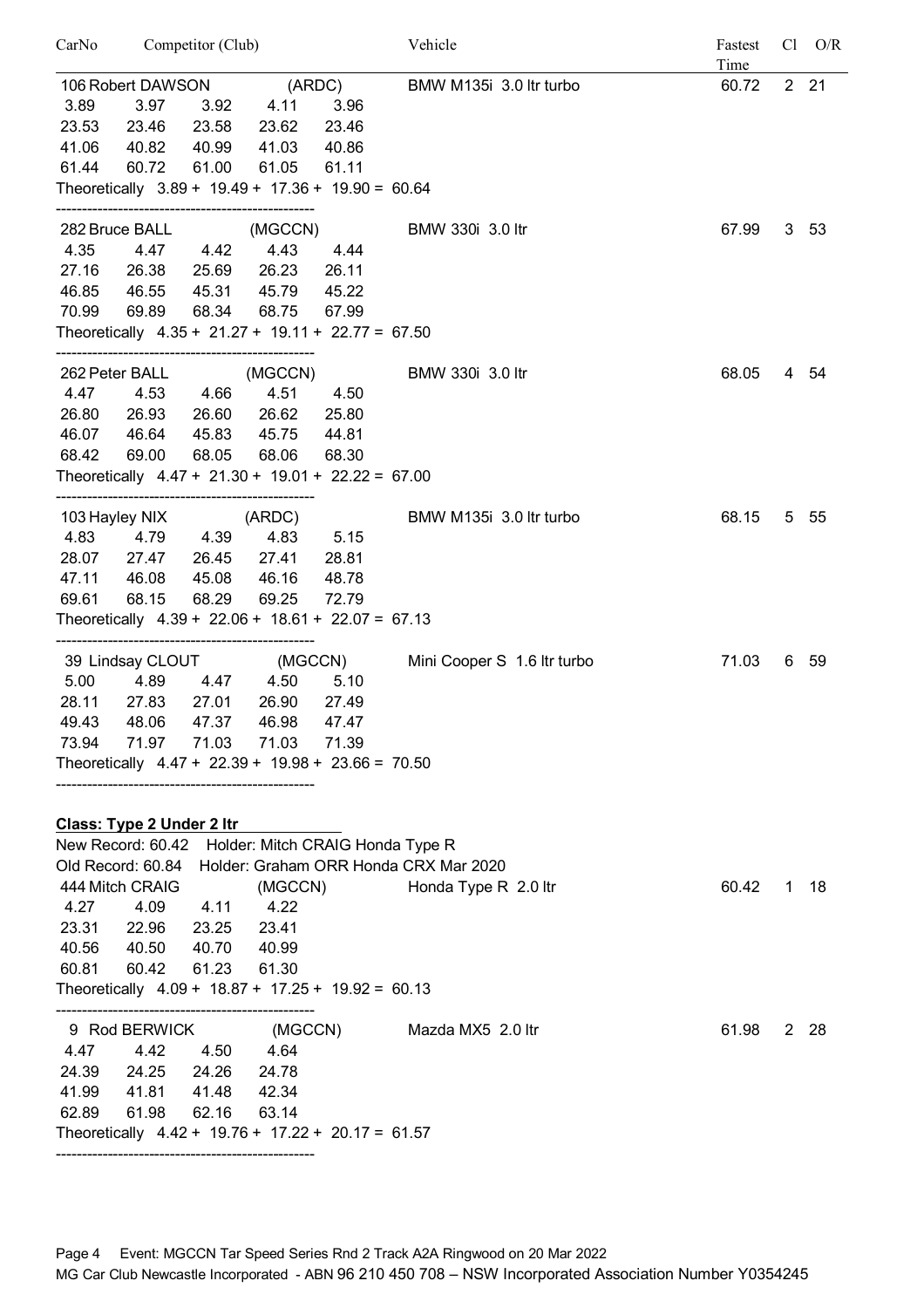| CarNo         | Competitor (Club)               |       |         |                                                      | Vehicle                                                                        |       | Fastest<br>$Cl$ $O/R$<br>Time |      |
|---------------|---------------------------------|-------|---------|------------------------------------------------------|--------------------------------------------------------------------------------|-------|-------------------------------|------|
|               | 61 Graham ORR                   |       |         | (MGCCN)                                              | Honda Civic 1.5 ltr                                                            | 62.54 |                               | 3 30 |
| 4.68          | 4.51                            | 4.59  | 4.56    | 4.68                                                 |                                                                                |       |                               |      |
| 24.80         | 24.62                           | 24.26 | 24.23   | 24.44                                                |                                                                                |       |                               |      |
| 43.25         | 43.11                           | 42.56 | 42.28   | 42.60                                                |                                                                                |       |                               |      |
| 64.19         | 63.81                           | 63.23 | 62.54   | 63.05                                                |                                                                                |       |                               |      |
|               |                                 |       |         | Theoretically $4.51 + 19.67 + 18.05 + 20.26 = 62.49$ |                                                                                |       |                               |      |
|               | 23 Martin MCLOUGHLIN            |       |         |                                                      | (MGCCN) Renault Clio 2.0 ltr                                                   | 64.33 |                               | 437  |
| 4.37          | 4.31                            | 4.45  | 4.41    |                                                      |                                                                                |       |                               |      |
|               | 24.81 24.67                     | 25.14 | 24.72   |                                                      |                                                                                |       |                               |      |
|               | 43.41 43.11                     | 43.67 | 43.04   |                                                      |                                                                                |       |                               |      |
| 64.81         | 64.33                           | 65.19 | 64.90   |                                                      |                                                                                |       |                               |      |
|               |                                 |       |         | Theoretically $4.31 + 20.31 + 18.32 + 21.22 = 64.16$ |                                                                                |       |                               |      |
|               | 744 Luke GARLAND                |       |         |                                                      | (MGCCN) Ford Focus Zetec 2.0 ltr                                               | 64.94 |                               | 5 38 |
| 4.39          | 4.27                            | 4.48  | 4.38    |                                                      |                                                                                |       |                               |      |
|               | 25.88 24.82                     | 24.95 | 24.77   |                                                      |                                                                                |       |                               |      |
|               | 45.22 43.69                     | 44.05 | 43.86   |                                                      |                                                                                |       |                               |      |
| 67.42         | 64.94                           | 65.61 | 65.52   |                                                      |                                                                                |       |                               |      |
|               |                                 |       |         | Theoretically $4.27 + 20.39 + 18.87 + 21.25 = 64.78$ |                                                                                |       |                               |      |
|               | 84 James BARTLETT               |       |         | (MGCCN)                                              | Mitsubishi Mirage 1.9 ltr                                                      | 68.62 |                               | 6 57 |
|               | 4.61 4.97                       | 4.76  | 4.86    | 4.82                                                 |                                                                                |       |                               |      |
|               | 26.53 26.58                     | 26.46 | 26.45   | 26.82                                                |                                                                                |       |                               |      |
|               | 46.11 46.24                     | 46.40 | 45.70   | 46.58                                                |                                                                                |       |                               |      |
| 69.20         | 69.33                           | 69.67 | 68.62   | 69.57                                                |                                                                                |       |                               |      |
|               |                                 |       |         | Theoretically $4.61 + 21.59 + 19.25 + 22.92 = 68.37$ |                                                                                |       |                               |      |
|               |                                 |       |         |                                                      |                                                                                |       |                               |      |
|               | <b>Class: Type 2 Over 2 Itr</b> |       |         |                                                      |                                                                                |       |                               |      |
| Record: 59.91 | 93 Toby BANKS                   |       | (MGCCN) |                                                      | Holder: Simon NICHOLSON Renault Megane RS May 2021<br>Honda City 1.3 Itr turbo | 60.66 | 1.                            | 20   |
| 4.75          | 4.45                            | 4.31  | 4.33    | 4.44                                                 |                                                                                |       |                               |      |
| 24.67         | 23.76                           | 24.23 | 23.53   | 23.39                                                |                                                                                |       |                               |      |
| 42.75         | 41.43                           | 42.01 | 41.14   | 41.08                                                |                                                                                |       |                               |      |
| 62.75         | 61.17                           | 61.82 | 60.66   | 60.68                                                |                                                                                |       |                               |      |
|               |                                 |       |         | Theoretically $4.31 + 18.95 + 17.61 + 19.52 = 60.39$ |                                                                                |       |                               |      |
|               | 611 Rian HUMPHRIES              |       |         | (MGCCN)                                              | Holden SS Ute 5.7 ltr                                                          | 62.69 |                               | 2 31 |
| 4.65          | 4.36                            | 4.45  | 4.47    |                                                      |                                                                                |       |                               |      |
|               | 25.61 25.14                     | 24.68 | 24.50   |                                                      |                                                                                |       |                               |      |
|               | 43.04 42.69                     | 42.43 | 42.07   |                                                      |                                                                                |       |                               |      |
|               | 64.57 63.44                     | 62.82 | 62.69   |                                                      |                                                                                |       |                               |      |
|               |                                 |       |         | Theoretically $4.36 + 20.03 + 17.43 + 20.39 = 62.21$ |                                                                                |       |                               |      |
|               | 777 Garry CHRISTOPHERSON        |       |         |                                                      | (MGCCN) Holden Ute 6.0 ltr                                                     | 63.73 |                               | 3 36 |
| 4.78          | 4.73                            | 4.42  |         |                                                      |                                                                                |       |                               |      |
| 25.12         | 25.25                           | 24.95 |         |                                                      |                                                                                |       |                               |      |
| 43.61         | 43.39                           | 43.05 |         |                                                      |                                                                                |       |                               |      |
| 64.78         | 64.11                           | 63.73 |         |                                                      |                                                                                |       |                               |      |
|               |                                 |       |         | Theoretically $4.42 + 20.34 + 18.10 + 20.68 = 63.54$ |                                                                                |       |                               |      |
|               |                                 |       |         |                                                      |                                                                                |       |                               |      |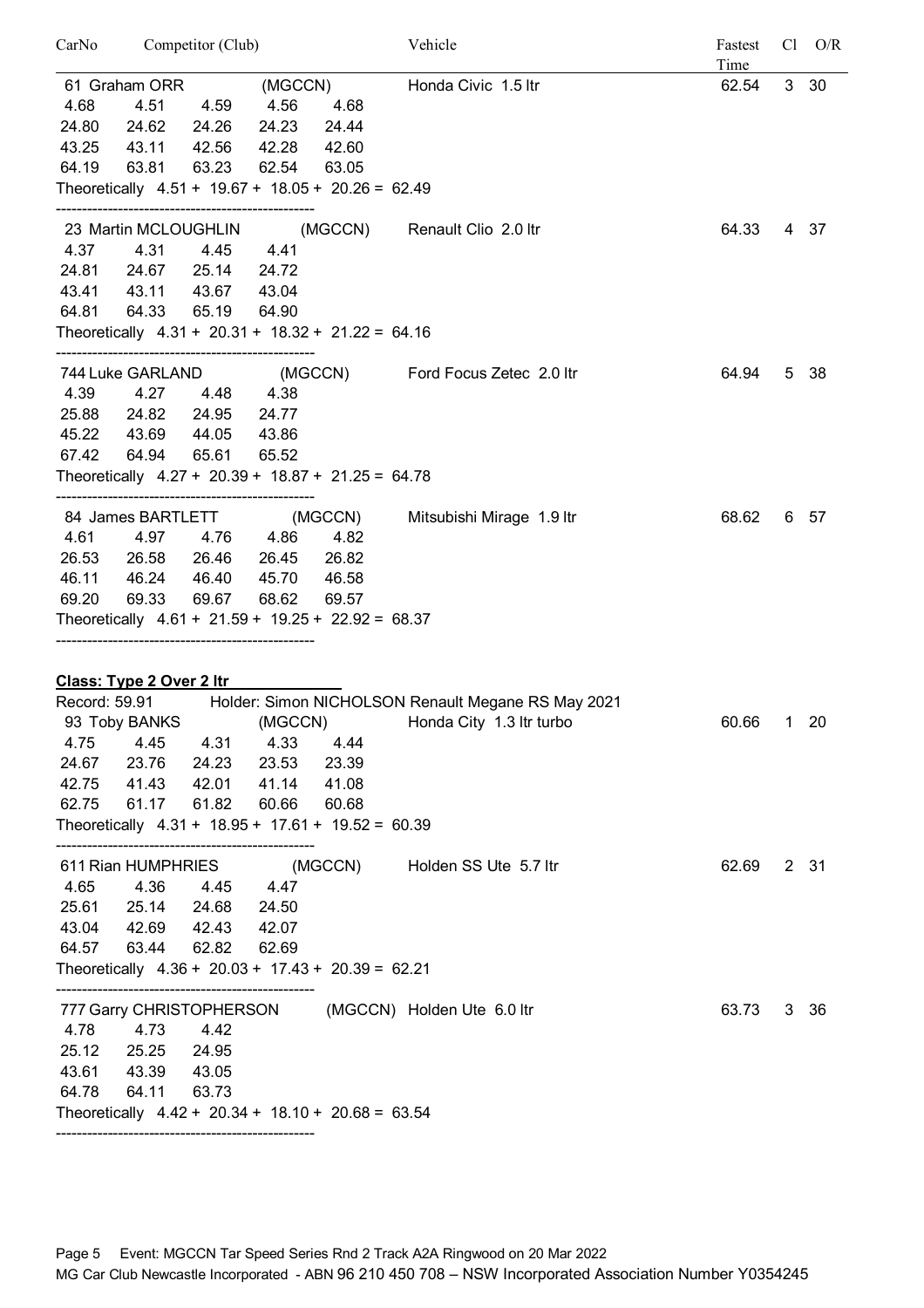|       | CarNo Competitor (Club)                              |                |                   | Vehicle                                                      | Fastest | $Cl$ $O/R$<br>Time |      |
|-------|------------------------------------------------------|----------------|-------------------|--------------------------------------------------------------|---------|--------------------|------|
|       | 8 Jeremy RAUCH (MGCCN)                               |                |                   | Holden Astra 2.0 ltr turbo                                   | 67.24   |                    | 4 51 |
| 4.74  | 4.94                                                 | 5.00 5.04      | 5.03              |                                                              |         |                    |      |
| 26.86 | 26.28 26.94 26.80                                    |                | 26.63             |                                                              |         |                    |      |
|       | 45.94 44.92                                          | 45.83 45.68    | 45.35             |                                                              |         |                    |      |
| 68.15 | 67.24 68.57 67.94                                    |                | 67.86             |                                                              |         |                    |      |
|       | Theoretically $4.74 + 21.34 + 18.64 + 22.21 = 66.93$ |                |                   |                                                              |         |                    |      |
|       |                                                      |                |                   |                                                              |         |                    |      |
|       | Class: Type 3 Under 2 Itr                            |                |                   |                                                              |         |                    |      |
|       | New Record: 57.28 Holder: Steve BRYDIE Datsun 1200   |                |                   |                                                              |         |                    |      |
|       |                                                      |                |                   | Old Record: 58.81 Holder: Warwick BERGE Datsun 1200 Jul 2018 |         |                    |      |
|       | 83 Steve BRYDIE (MGCCN)                              |                |                   | Datsun 1200 2.0 ltr                                          | 57.28   | 1                  | 3    |
| 4.00  | 3.89                                                 |                | 3.81 3.78 3.87    |                                                              |         |                    |      |
|       | 22.41 21.96                                          |                | 21.94 22.03 22.08 |                                                              |         |                    |      |
|       | 39.27 38.55                                          | 38.61          | 38.91 38.83       |                                                              |         |                    |      |
| 58.03 | 57.28                                                | 57.64<br>57.91 | 57.86             |                                                              |         |                    |      |
|       | Theoretically $3.78 + 18.07 + 16.59 + 18.73 = 57.17$ |                |                   |                                                              |         |                    |      |
|       |                                                      |                |                   | 11 Tom CLEMENS (MGCCN) VW Beetle 2.0 ltr                     | 61.45   |                    | 2 25 |
| 3.92  | 3.75                                                 | 3.86 3.83      | 3.89              |                                                              |         |                    |      |
|       | 24.28 23.14 23.23 23.26 23.64                        |                |                   |                                                              |         |                    |      |
|       | 42.23 40.56                                          | 40.50 40.86    | 41.03             |                                                              |         |                    |      |
| 64.19 | 71.15<br>61.45                                       | 62.00          | 62.55             |                                                              |         |                    |      |
|       | Theoretically $3.75 + 19.37 + 17.27 + 20.95 = 61.34$ |                |                   |                                                              |         |                    |      |
|       | 180 Russell WEST (MGCCN)                             |                |                   | Datsun 180B 2.0 ltr                                          | 62.46   |                    | 3 29 |
| 4.22  | 4.29                                                 |                | 4.21 4.22 4.36    |                                                              |         |                    |      |
| 24.03 | 23.95                                                | 23.97          | 24.28<br>24.14    |                                                              |         |                    |      |
| 42.38 | 42.18<br>42.08                                       | 42.28          | 42.38             |                                                              |         |                    |      |
| 63.28 | 62.75                                                | 62.46<br>62.84 | 62.89             |                                                              |         |                    |      |
|       | Theoretically $4.21 + 19.66 + 18.10 + 20.38 = 62.35$ |                |                   |                                                              |         |                    |      |
|       |                                                      |                |                   |                                                              |         |                    |      |
|       | 366 Mark DE GIOIA                                    |                | (MGCCN)           | Datsun Sunny 1.5 ltr                                         | 63.39   |                    | 4 33 |
| 4.49  | 4.35                                                 | 4.31 4.46      | 4.41              |                                                              |         |                    |      |
| 24.66 | 24.66                                                | 24.19<br>24.33 | 24.35             |                                                              |         |                    |      |
| 43.19 | 42.86                                                | 42.40          | 42.50<br>42.77    |                                                              |         |                    |      |
| 64.36 | 63.75                                                | 63.39 63.46    | 69.07P            |                                                              |         |                    |      |
|       | Theoretically $4.31 + 19.87 + 18.17 + 20.89 = 63.24$ |                |                   |                                                              |         |                    |      |
|       | 126 Nat HAILS                                        | (MGCCN)        |                   | Toyota Sprinter 1.6 ltr                                      | 63.53   |                    | 5 35 |
| 4.15  | 4.05 4.00                                            |                | 4.00<br>3.96      |                                                              |         |                    |      |
| 24.96 | 24.52                                                | 24.42<br>24.28 | 23.98             |                                                              |         |                    |      |
| 43.73 | 43.16                                                | 42.92 42.93    | 42.59             |                                                              |         |                    |      |
| 64.86 | 64.16<br>63.84                                       | 64.08          | 63.53             |                                                              |         |                    |      |
|       | Theoretically $3.96 + 20.02 + 18.50 + 20.92 = 63.40$ |                |                   |                                                              |         |                    |      |
|       | 50 Trevor COOK                                       |                | (MGCCN)           | Mitsubishi Mirage 1.5 ltr                                    | 66.13   |                    | 6 45 |
| 4.75  | 5.03                                                 |                | 4.62 4.61         |                                                              |         |                    |      |
|       | 4.62                                                 |                |                   |                                                              |         |                    |      |
| 26.58 | 26.45                                                | 25.89<br>25.43 | 25.71             |                                                              |         |                    |      |
| 46.18 | 45.65                                                | 45.15<br>44.87 | 44.55             |                                                              |         |                    |      |
| 68.71 | 67.53                                                | 67.22<br>66.86 | 66.13             |                                                              |         |                    |      |
|       | Theoretically $4.61 + 20.81 + 18.84 + 21.58 = 65.84$ |                |                   |                                                              |         |                    |      |
|       |                                                      |                |                   |                                                              |         |                    |      |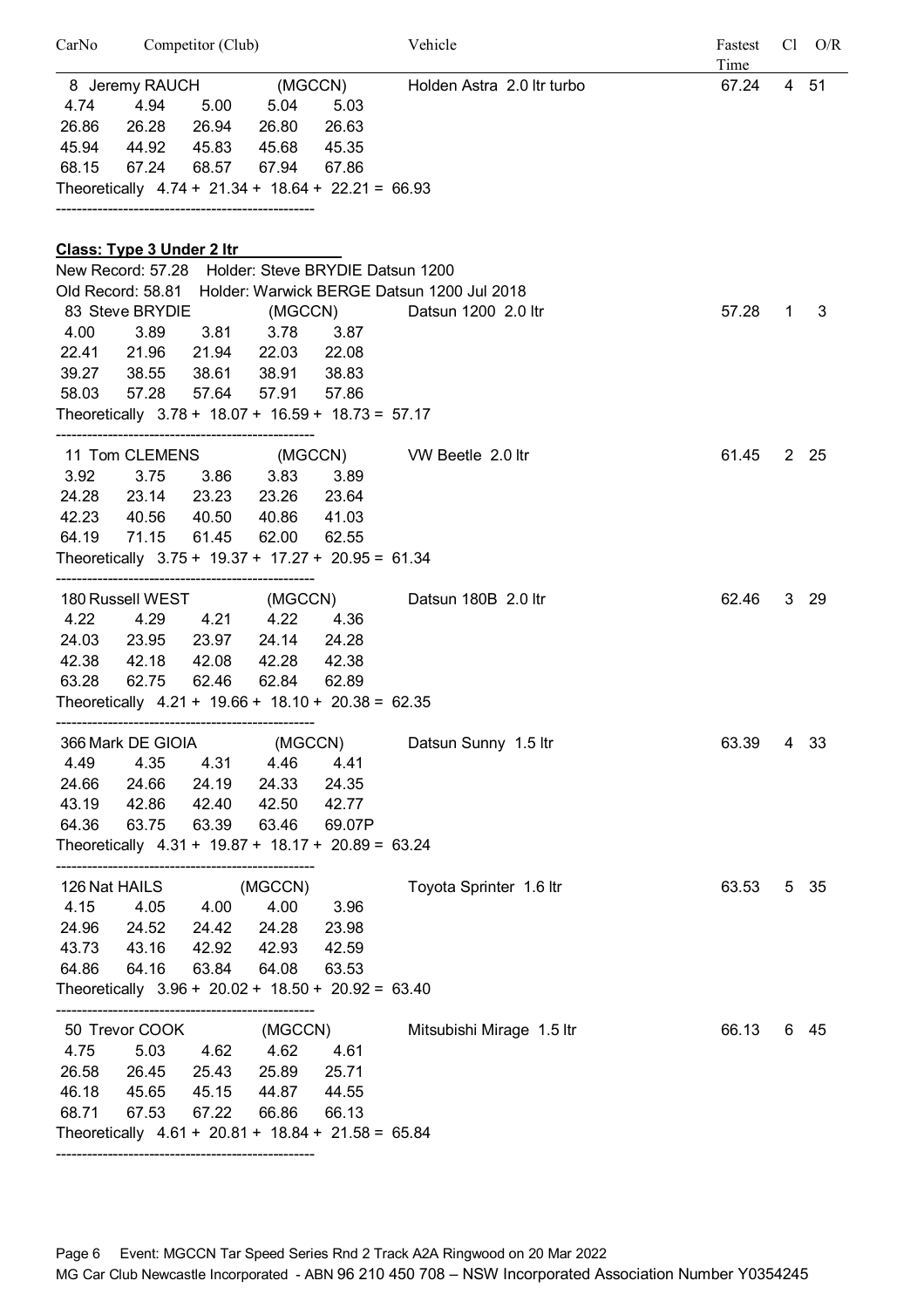| CarNo | Competitor (Club)                                             |       |                   |         | Vehicle                                                     | Fastest<br>Time |             | $Cl$ $O/R$  |
|-------|---------------------------------------------------------------|-------|-------------------|---------|-------------------------------------------------------------|-----------------|-------------|-------------|
|       | 138 Scott BRYDIE                                              |       | (MGCCN)           |         | Toyota Celica 1.8 ltr                                       | 67.14           |             | 7 50        |
| 4.95  | 5.34                                                          | 5.19  | 4.92              | 4.97    |                                                             |                 |             |             |
| 26.89 | 26.12                                                         | 26.44 | 25.79             | 26.11   |                                                             |                 |             |             |
| 46.87 | 45.23                                                         | 45.38 | 44.76             | 45.18   |                                                             |                 |             |             |
| 70.07 | 67.59                                                         | 67.50 | 67.17             | 67.14   |                                                             |                 |             |             |
|       | Theoretically $4.92 + 20.78 + 18.94 + 21.96 = 66.60$          |       |                   |         |                                                             |                 |             |             |
|       | 991 Brendan JEFFRIES                                          |       |                   |         | (MGCCN) Mazda 2 1.6 ltr                                     | 67.24           |             | 8 51        |
| 4.89  | 4.78                                                          | 4.69  |                   |         |                                                             |                 |             |             |
| 26.20 | 25.85                                                         | 25.82 |                   |         |                                                             |                 |             |             |
| 45.45 | 45.21                                                         | 45.17 |                   |         |                                                             |                 |             |             |
| 67.83 | 67.24                                                         | 67.49 |                   |         |                                                             |                 |             |             |
|       | Theoretically $4.69 + 21.07 + 19.25 + 22.03 = 67.04$          |       |                   |         |                                                             |                 |             |             |
|       |                                                               |       |                   |         | 92 Barry MAGENNIS (WAC) VW Golf 2.0 ltr                     | 68.38           | 9           | -56         |
| 4.77  | 5.17                                                          | 5.71  | 4.78              |         |                                                             |                 |             |             |
| 26.27 | 26.89                                                         | 26.96 | 26.43             |         |                                                             |                 |             |             |
| 45.85 | 47.08                                                         | 46.73 | 46.78             |         |                                                             |                 |             |             |
| 68.38 | 73.31                                                         | 72.14 | 70.04             |         |                                                             |                 |             |             |
|       | Theoretically $4.77 + 21.25 + 19.58 + 22.53 = 68.13$          |       |                   |         |                                                             |                 |             |             |
|       |                                                               |       |                   |         |                                                             |                 |             |             |
|       | Class: Type 3 Over 2 Itr                                      |       |                   |         | New Record: 59.62 Holder: Cody SKOUMBOURDIS Ford Fiesta XR4 |                 |             |             |
|       |                                                               |       |                   |         | Old Record: 59.71 Holder: Adam HARRIS Honda Civic May 2021  |                 |             |             |
|       | 936 Cody SKOUMBOURDIS                                         |       |                   |         | (ARDC) Ford Fiesta XR4 2.5 ltr turbo                        | 59.62           | $\mathbf 1$ | - 13        |
| 4.28  | 4.32                                                          | 4.33  | 4.36              | 4.37    |                                                             |                 |             |             |
| 23.45 | 23.14                                                         | 23.18 | 23.32             | 23.36   |                                                             |                 |             |             |
| 40.51 | 40.35                                                         | 40.20 | 40.25             | 40.26   |                                                             |                 |             |             |
| 60.56 | 59.80                                                         | 59.62 | 59.84             | 60.64   |                                                             |                 |             |             |
|       | Theoretically $4.28 + 18.82 + 16.90 + 19.42 = 59.42$          |       |                   |         |                                                             |                 |             |             |
|       | 36 Rick YATES                                                 |       | (MGCCN)           |         | BMW Mini Cooper S 1.6 ltr turbo                             | 60.20           |             | 2 15        |
| 4.67  | 4.43                                                          |       | 4.49 4.34         | 4.48    |                                                             |                 |             |             |
| 23.98 | 23.50                                                         |       | 23.58 23.50       | 23.61   |                                                             |                 |             |             |
| 41.65 | 40.72                                                         | 40.66 | 40.58             | 40.52   |                                                             |                 |             |             |
| 61.76 | 60.42                                                         | 60.29 | 60.30             | 60.20   |                                                             |                 |             |             |
|       | Theoretically $4.34 + 19.07 + 16.91 + 19.63 = 59.95$          |       |                   |         |                                                             |                 |             |             |
|       |                                                               |       |                   |         | 40 Darren LINDSAY (MGCCN) VN Commodore 3.8 ltr              | 60.92           |             | $3\quad 22$ |
| 4.03  | 3.91                                                          |       | 4.07 4.08         | 4.36    |                                                             |                 |             |             |
| 23.80 | 23.19                                                         |       | 23.58 23.75 23.65 |         |                                                             |                 |             |             |
| 41.69 | 40.61                                                         | 41.18 | 41.25             | 41.09   |                                                             |                 |             |             |
| 62.12 | 60.92<br>Theoretically $3.91 + 19.28 + 17.42 + 20.22 = 60.83$ | 61.69 | 61.47             | 61.46   |                                                             |                 |             |             |
|       |                                                               |       |                   |         |                                                             |                 |             |             |
|       | 107 Stuart BOWER                                              |       |                   | (MGCCN) | Mazda RX8 13B Rotary                                        | 61.91           |             | 4 27        |
| 4.44  | 4.41                                                          |       | 4.33 4.32         | 4.22    |                                                             |                 |             |             |
|       | 24.82 24.98                                                   |       | 24.56 24.55 24.24 |         |                                                             |                 |             |             |
| 42.52 | 43.11                                                         | 42.30 | 42.16             | 41.75   |                                                             |                 |             |             |
| 62.80 | 63.28                                                         | 62.47 | 62.39             | 61.91   |                                                             |                 |             |             |
|       | Theoretically $4.22 + 20.02 + 17.51 + 20.16 = 61.91$          |       |                   |         |                                                             |                 |             |             |
|       |                                                               |       |                   |         |                                                             |                 |             |             |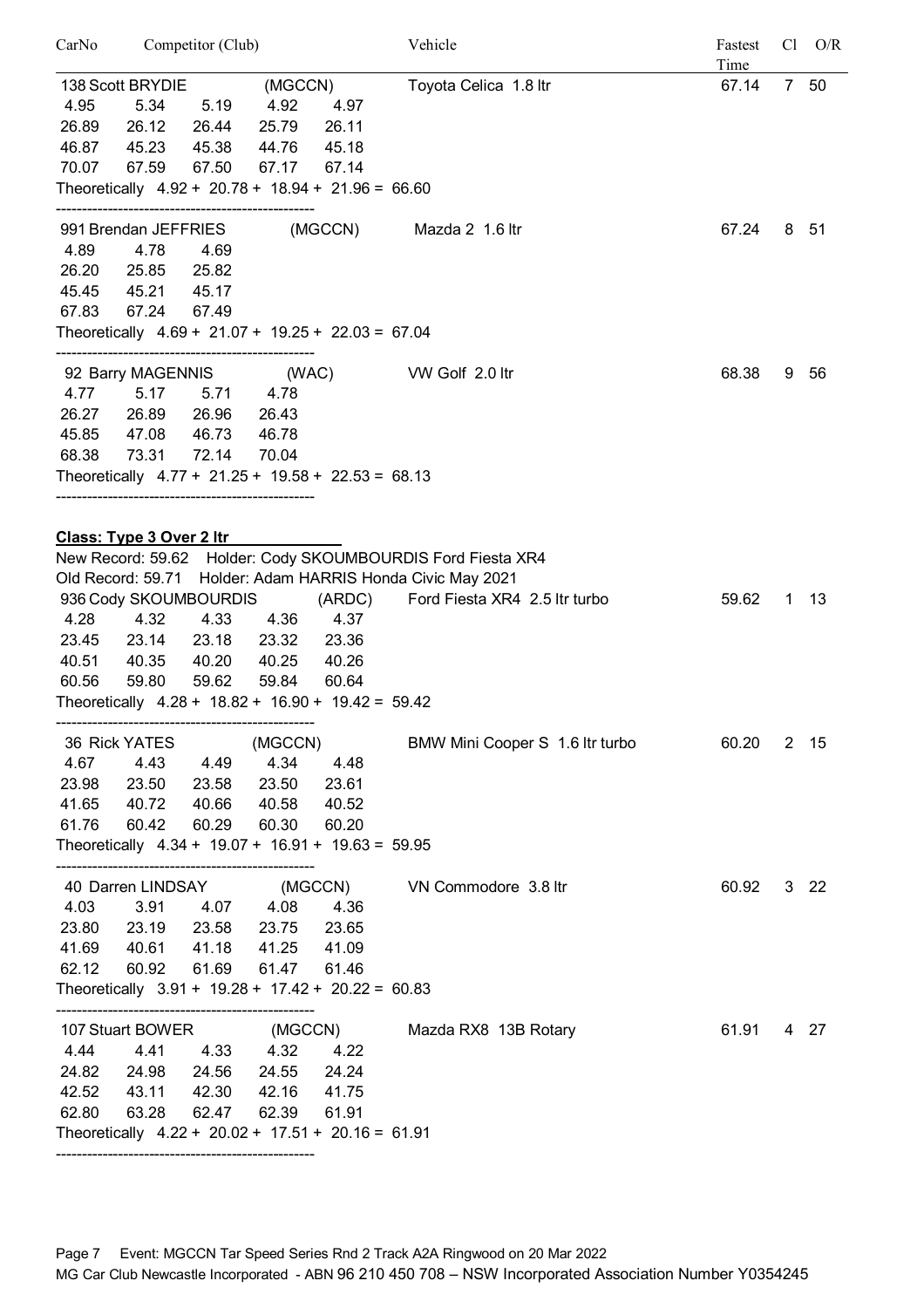CarNo Competitor (Club) Vehicle Fastest Cl O/R Time **Class: Type 5 Under 2 ltr** Record: 51.58 Holder: Francesco MANGANO Jedi Mk4 Oct 2019 34 David WYKES (WAC) Toyota Special EC5 1.3 ltr 58.35 1 7 4.21 4.25 4.29 4.53 4.23 23.49 23.37 22.60 23.61 23.28 40.58 40.18 39.50 40.55 40.00 59.89 59.31 58.35 60.16 58.72 Theoretically 4.21 + 18.31 + 16.72 + 18.72 = 57.96 -------------------------------------------------- 129 Colin BROOKES (MGCCN) US Legends 34 Chevy 1.3 ltr m/c 58.63 2 9 3.94 3.86 3.78 3.99 3.84 24.14 22.90 22.59 23.00 22.95 41.25 39.67 39.34 39.64 39.82 60.75 58.87 58.63 58.85 59.00 Theoretically 3.78 + 18.81 + 16.64 + 19.18 = 58.41 -------------------------------------------------- 46 Jeff SCHMITT (MGCCN) West WR1000 1.0 ltr m/c 59.19 3 11 5.40 4.45 5.00 4.44 4.72 25.82 24.41 24.49 23.62 24.00 44.24 41.33 41.38 39.84 40.66 64.65 60.80 60.74 59.19 60.13 Theoretically 4.44 + 19.18 + 16.22 + 19.35 = 59.19 -------------------------------------------------- **Class: Sports Grp 2A/2C Under 2 ltr** Record: 52.90 Holder: Keith HAMMOND Debron RH10 Apr 2016 29 Kevin AKERS (MGCCN) Carroll Clubman 1.3 ltr 57.68 1 4 4.23 4.22 4.19 4.23 4.24 23.23 22.69 24.31 22.73 22.44 40.28 39.44 40.76 39.06 38.74 59.89 66.69 59.75 58.25 57.68 Theoretically  $4.19 + 18.20 + 16.30 + 18.94 = 57.63$ -------------------------------------------------- 71 Richard MEARS (MGCCN) Lucalia Clubman 1.8 ltr 58.93 2 10 4.04 3.82 3.89 3.95 23.34 22.61 22.94 23.25 40.69 39.50 53.00 40.52 60.20 58.93 777.77 60.34 Theoretically 3.82 + 18.79 + 16.89 + 19.43 = 58.93 -------------------------------------------------- 5 Bruce CONDRON (MGCCN) MG B 1.8 ltr 60.22 3 16 4.39 4.37 4.36 4.47 4.38 23.85 23.60 23.31 23.57 23.10 41.35 41.15 40.65 41.38 40.50 61.29 61.37 60.22 61.36 60.36 Theoretically 4.36 + 18.72 + 17.34 + 19.57 = 59.99 -------------------------------------------------- 171 Michael ALCHIN (MGCCN) Amaroo Clubman 1.6 ltr 63.39 4 33 4.49 4.86 4.42 4.68 4.61 25.66 25.53 25.09 25.09 24.87 43.80 43.42 42.75 42.90 42.64 64.96 64.20 63.39 64.06 63.56 Theoretically  $4.42 + 20.26 + 17.66 + 20.64 = 62.98$ 

Page 8 Event: MGCCN Tar Speed Series Rnd 2 Track A2A Ringwood on 20 Mar 2022 MG Car Club Newcastle Incorporated - ABN 96 210 450 708 – NSW Incorporated Association Number Y0354245

--------------------------------------------------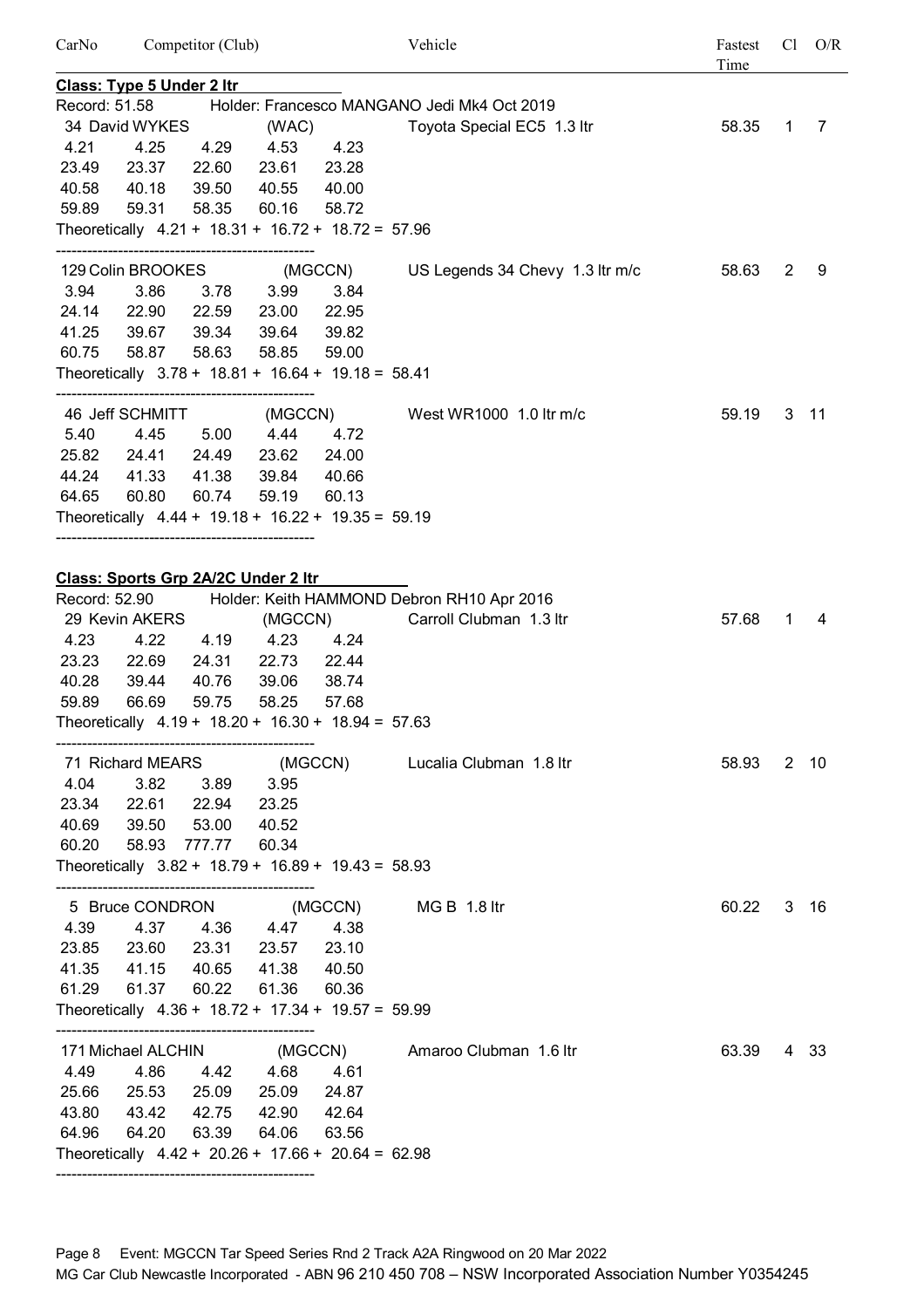| CarNo                                   |                                                                                                                                                                      | Competitor (Club) |                                                            |                | Vehicle                                                               | Fastest<br>Time |   | $Cl$ $O/R$ |
|-----------------------------------------|----------------------------------------------------------------------------------------------------------------------------------------------------------------------|-------------------|------------------------------------------------------------|----------------|-----------------------------------------------------------------------|-----------------|---|------------|
|                                         | <u> Class: Prod Sports Classic 1.4 - 2 ltr</u>                                                                                                                       |                   |                                                            |                |                                                                       |                 |   |            |
|                                         | Record: 63.21                                                                                                                                                        |                   |                                                            |                | Holder: Jeff NEWEY MG B Mar 2020                                      |                 |   |            |
|                                         | 48 Jeff NEWEY                                                                                                                                                        |                   |                                                            |                | (MGCCN) MG B 2.0 ltr                                                  | 64.97           |   | 1 39       |
| 4.64                                    | 4.61                                                                                                                                                                 | 4.65              |                                                            |                |                                                                       |                 |   |            |
| 25.61                                   | 25.00                                                                                                                                                                | 25.15             |                                                            |                |                                                                       |                 |   |            |
| 44.74                                   | 43.86                                                                                                                                                                | 43.80             |                                                            |                |                                                                       |                 |   |            |
| 65.91                                   | 64.97                                                                                                                                                                | 65.01             |                                                            |                |                                                                       |                 |   |            |
|                                         | Theoretically $4.61 + 20.39 + 18.65 + 21.11 = 64.76$                                                                                                                 |                   |                                                            |                |                                                                       |                 |   |            |
|                                         | 942 Matthew WHITWORTH                                                                                                                                                |                   |                                                            |                | (MGCCN) MG B 1.9 ltr                                                  | 66.16           |   | 2 46       |
|                                         | 4.61 4.60                                                                                                                                                            | 4.61              | 4.66                                                       |                |                                                                       |                 |   |            |
|                                         | 25.72 25.31                                                                                                                                                          |                   | 25.30 25.39                                                |                |                                                                       |                 |   |            |
| 45.25                                   | 44.60                                                                                                                                                                |                   | 44.38 44.47                                                |                |                                                                       |                 |   |            |
| 67.56                                   | 66.40                                                                                                                                                                | 66.16             | 66.49                                                      |                |                                                                       |                 |   |            |
|                                         | Theoretically $4.60 + 20.69 + 19.08 + 21.78 = 66.15$                                                                                                                 |                   |                                                            |                |                                                                       |                 |   |            |
|                                         | 94 Paul WHITWORTH (MGCCN)                                                                                                                                            |                   |                                                            |                | MG B 1.9 ltr                                                          | 66.19           |   | 3 48       |
| 4.70                                    | 4.53                                                                                                                                                                 |                   | 4.49  4.57  4.59                                           |                |                                                                       |                 |   |            |
|                                         | 25.75 25.25 25.03 25.12 25.36                                                                                                                                        |                   |                                                            |                |                                                                       |                 |   |            |
| 44.78                                   | 44.51                                                                                                                                                                | 44.22             | 44.40                                                      | 44.84          |                                                                       |                 |   |            |
| 66.50                                   | 66.61                                                                                                                                                                | 66.19             | 66.72                                                      | 66.67          |                                                                       |                 |   |            |
|                                         | Theoretically $4.49 + 20.54 + 19.03 + 21.72 = 65.78$                                                                                                                 |                   |                                                            |                |                                                                       |                 |   |            |
| Record: 60.58<br>4.36<br>45.59<br>68.88 | <b>Class: Prod Sports 2B Classic Over 2 Itr</b><br>63 Michael SCOTT (MGCCN)<br>26.17 25.53<br>44.97<br>67.30<br>Theoretically $4.00 + 20.76 + 18.33 + 22.18 = 65.27$ | 44.00<br>66.21    | 4.24 4.00 4.00 4.00<br>25.12 24.99 24.76<br>44.09<br>66.27 | 43.09<br>65.56 | Holder: Andrew FRASER Corvette Jul 2018<br>Austin Healey 3000 2.9 ltr | 65.56           |   | 1 44       |
|                                         |                                                                                                                                                                      |                   |                                                            |                |                                                                       |                 |   |            |
|                                         | Class: Prod Sports Modern 1.4 - 2 ltr<br>New Record: 58.00 Holder: Paul BOWER Mazda MX5                                                                              |                   |                                                            |                |                                                                       |                 |   |            |
|                                         | Old Record: 59.30                                                                                                                                                    |                   |                                                            |                | Holder: Paul BOWER Mazda MX5 Mar 2020                                 |                 |   |            |
|                                         | 27 Paul BOWER                                                                                                                                                        |                   |                                                            |                | (MGCCN) Mazda MX5 2.0 ltr                                             | 58.00           | 1 | 5          |
| 4.16                                    | 4.25                                                                                                                                                                 | 4.16              | 4.21 4.06                                                  |                |                                                                       |                 |   |            |
| 23.35                                   | 22.58                                                                                                                                                                |                   | 22.60 22.88 22.46                                          |                |                                                                       |                 |   |            |
| 40.15                                   | 39.69                                                                                                                                                                |                   | 38.96 39.43                                                | 38.96          |                                                                       |                 |   |            |
| 59.30                                   | 63.83P 58.08 58.43                                                                                                                                                   |                   |                                                            | 58.00          |                                                                       |                 |   |            |
|                                         | Theoretically $4.06 + 18.33 + 16.36 + 19.00 = 57.75$                                                                                                                 |                   |                                                            |                |                                                                       |                 |   |            |
|                                         | 65 Andrew FERENCE                                                                                                                                                    |                   |                                                            |                | (MGCCN) Mazda MX5 1.8 ltr                                             | 61.66           |   | 2 26       |
| 4.44                                    | 4.61                                                                                                                                                                 | 4.39              | 4.18                                                       | 4.73           |                                                                       |                 |   |            |
|                                         | 23.91 24.34 23.98 23.78 24.50                                                                                                                                        |                   |                                                            |                |                                                                       |                 |   |            |
|                                         | 41.75  42.15  41.90  41.82  42.41                                                                                                                                    |                   |                                                            |                |                                                                       |                 |   |            |
| 61.66                                   | 61.95                                                                                                                                                                | 61.90             | 61.76                                                      | 62.59          |                                                                       |                 |   |            |
|                                         | Theoretically $4.18 + 19.47 + 17.81 + 19.80 = 61.26$                                                                                                                 |                   |                                                            |                |                                                                       |                 |   |            |

--------------------------------------------------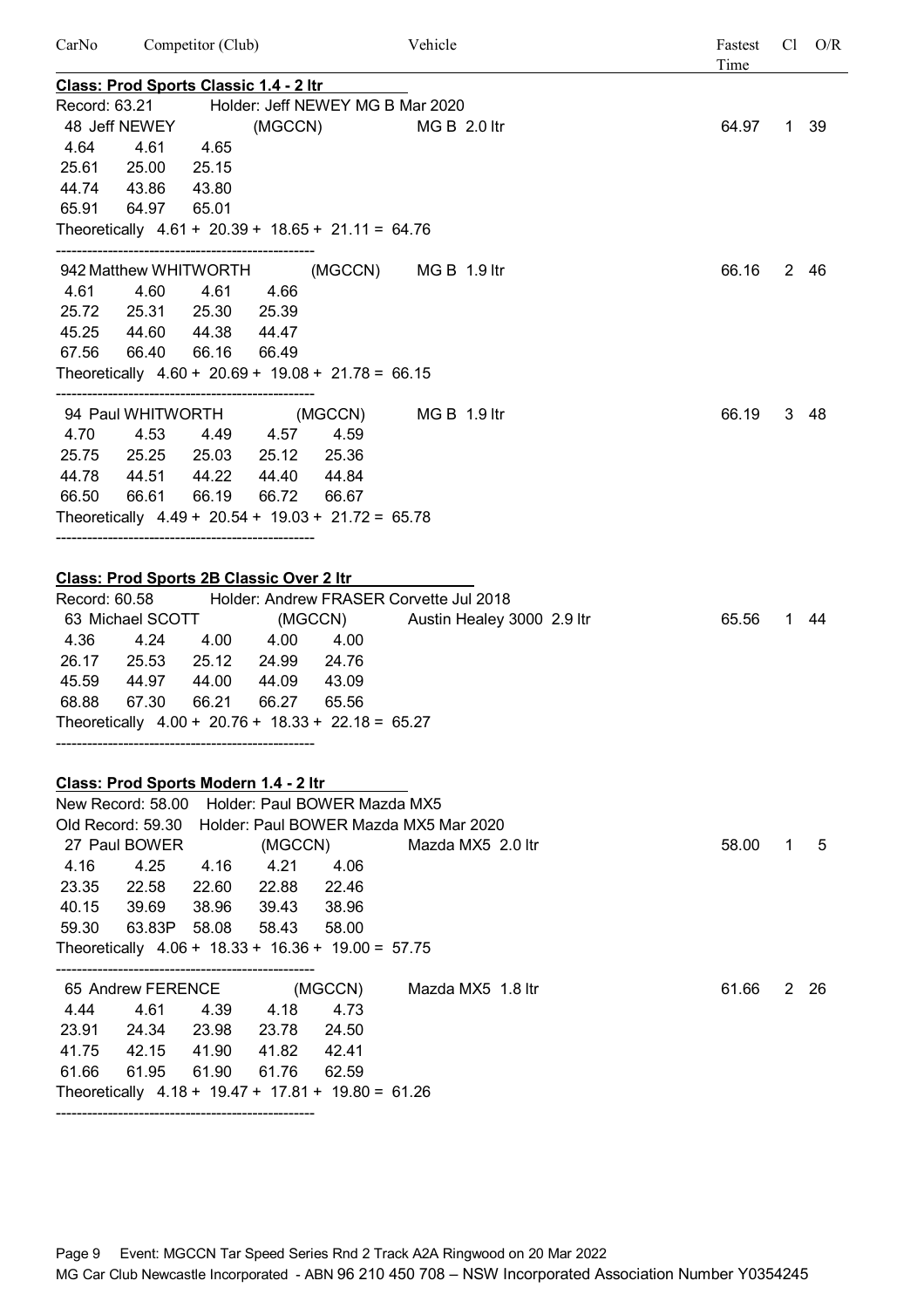| CarNo |                                                                                                   | Competitor (Club) |                   |             | Vehicle                                                      | Fastest<br>Time |   | $Cl$ $O/R$     |
|-------|---------------------------------------------------------------------------------------------------|-------------------|-------------------|-------------|--------------------------------------------------------------|-----------------|---|----------------|
|       | 54 John FINCH                                                                                     |                   | (MGCCN)           |             | Mazda MX5 2.0 ltr                                            | 62.93           |   | $3\quad 32$    |
| 4.44  | 4.48                                                                                              | 4.44              |                   | 4.33 4.32   |                                                              |                 |   |                |
| 25.10 | 25.00                                                                                             | 24.56             | 24.87             | 24.36       |                                                              |                 |   |                |
| 42.88 | 42.68                                                                                             | 42.62             | 42.69             | 42.44       |                                                              |                 |   |                |
| 63.90 | 63.37                                                                                             | 63.34             | 63.42             | 62.93       |                                                              |                 |   |                |
|       | Theoretically $4.32 + 20.04 + 17.68 + 20.49 = 62.53$                                              |                   |                   |             |                                                              |                 |   |                |
|       | 41 John COLLINS (MGCCN)                                                                           |                   |                   |             | MG F 1.8 ltr                                                 | 66.16           |   | 4 46           |
| 4.27  | 4.39                                                                                              |                   | 4.50 4.16         | 4.11        |                                                              |                 |   |                |
|       | 25.31 25.42                                                                                       |                   | 25.41 25.33       | 25.28       |                                                              |                 |   |                |
|       | 44.72 44.31                                                                                       |                   | 44.32 44.25 44.33 |             |                                                              |                 |   |                |
| 66.89 | 66.16                                                                                             | 75.10             | 68.99             | 66.23       |                                                              |                 |   |                |
|       | Theoretically $4.11 + 20.91 + 18.89 + 21.85 = 65.76$                                              |                   |                   |             |                                                              |                 |   |                |
|       |                                                                                                   |                   |                   |             |                                                              |                 |   |                |
|       | <b>Class: Special Vehicle Under 3 Itr</b><br>New Record: 58.25 Holder: James HULL Toyota GR Yaris |                   |                   |             |                                                              |                 |   |                |
|       |                                                                                                   |                   |                   |             | Old Record: 60.45 Holder: Reece ATTWOOD Lotus Elise Apr 2019 |                 |   |                |
|       | 56 James HULL                                                                                     |                   | (MGCCN)           |             | Toyota GR Yaris 1.7 Itr turbo                                | 58.25           | 1 | 6              |
| 3.95  | 3.75                                                                                              |                   | 3.93 3.92 3.76    |             |                                                              |                 |   |                |
|       | 23.00 22.06                                                                                       | 22.38             |                   | 22.31 22.15 |                                                              |                 |   |                |
| 40.59 | 39.12                                                                                             | 39.31             | 39.00             | 38.72       |                                                              |                 |   |                |
| 60.84 | 58.68                                                                                             |                   | 63.83P 58.63      | 58.25       |                                                              |                 |   |                |
|       | Theoretically $3.75 + 18.31 + 16.69 + 19.56 = 58.31$                                              |                   |                   |             |                                                              |                 |   |                |
|       | 351 Christopher BURROWS                                                                           |                   |                   | (MGCCN)     | Audi A4 2.4 ltr                                              | 65.42           |   | 2 42           |
| 4.53  | 4.33                                                                                              | 4.21              | 4.15              | 4.27        |                                                              |                 |   |                |
| 26.49 | 25.39                                                                                             | 25.64             | 25.76             | 25.62       |                                                              |                 |   |                |
| 45.50 | 44.19                                                                                             | 44.38             | 44.93             | 44.48       |                                                              |                 |   |                |
| 67.21 | 65.48                                                                                             | 65.71             | 66.81             | 65.42       |                                                              |                 |   |                |
|       | Theoretically $4.15 + 21.06 + 18.74 + 20.94 = 64.89$                                              |                   |                   |             |                                                              |                 |   |                |
|       |                                                                                                   |                   |                   |             |                                                              |                 |   |                |
|       | <b>Class: Special Vehicle Over 3 Itr</b>                                                          |                   |                   |             |                                                              |                 |   |                |
|       | New Record: 56.61 Holder: Adam SINGLE Subaru WRX                                                  |                   |                   |             |                                                              |                 |   |                |
|       |                                                                                                   |                   |                   |             | Old Record: 57.42 Holder: Tim BLAKE Subaru WRX Oct 2019      |                 |   |                |
|       | 189 Adam SINGLE                                                                                   |                   | (MGCCN)           |             | Subaru WRX 2.5 Itr turbo                                     | 56.61           | 1 | $\overline{1}$ |
| 3.49  | 3.53                                                                                              | 3.41              | 3.49              | 3.23        |                                                              |                 |   |                |
|       | 22.11 21.88 21.91 21.63                                                                           |                   |                   | 21.59       |                                                              |                 |   |                |
|       | 38.55 38.05                                                                                       | 37.98             | 38.11             | 37.75       |                                                              |                 |   |                |
| 57.38 | 56.98<br>Theoretically $3.23 + 18.14 + 16.07 + 18.83 = 56.27$                                     | 56.98             | 56.95             | 56.61       |                                                              |                 |   |                |
|       |                                                                                                   |                   |                   |             |                                                              |                 |   |                |
|       | 96 Peter AKERS                                                                                    |                   | (MGCCN)           |             | Subaru WRX 2.5 Itr turbo                                     | 57.25           | 2 | 2              |
| 4.02  | 3.81                                                                                              | 3.74              | 3.70              | 3.76        |                                                              |                 |   |                |
|       | 23.02 22.03                                                                                       | 21.61             | 21.78             | 21.90       |                                                              |                 |   |                |
|       | 39.86 38.84                                                                                       | 38.25             | 38.46             | 38.68       |                                                              |                 |   |                |
| 58.91 | 57.84                                                                                             | 57.25             | 57.43             | 57.68       |                                                              |                 |   |                |
|       | Theoretically $3.70 + 17.87 + 16.64 + 18.97 = 57.18$                                              |                   |                   |             |                                                              |                 |   |                |
|       |                                                                                                   |                   |                   |             |                                                              |                 |   |                |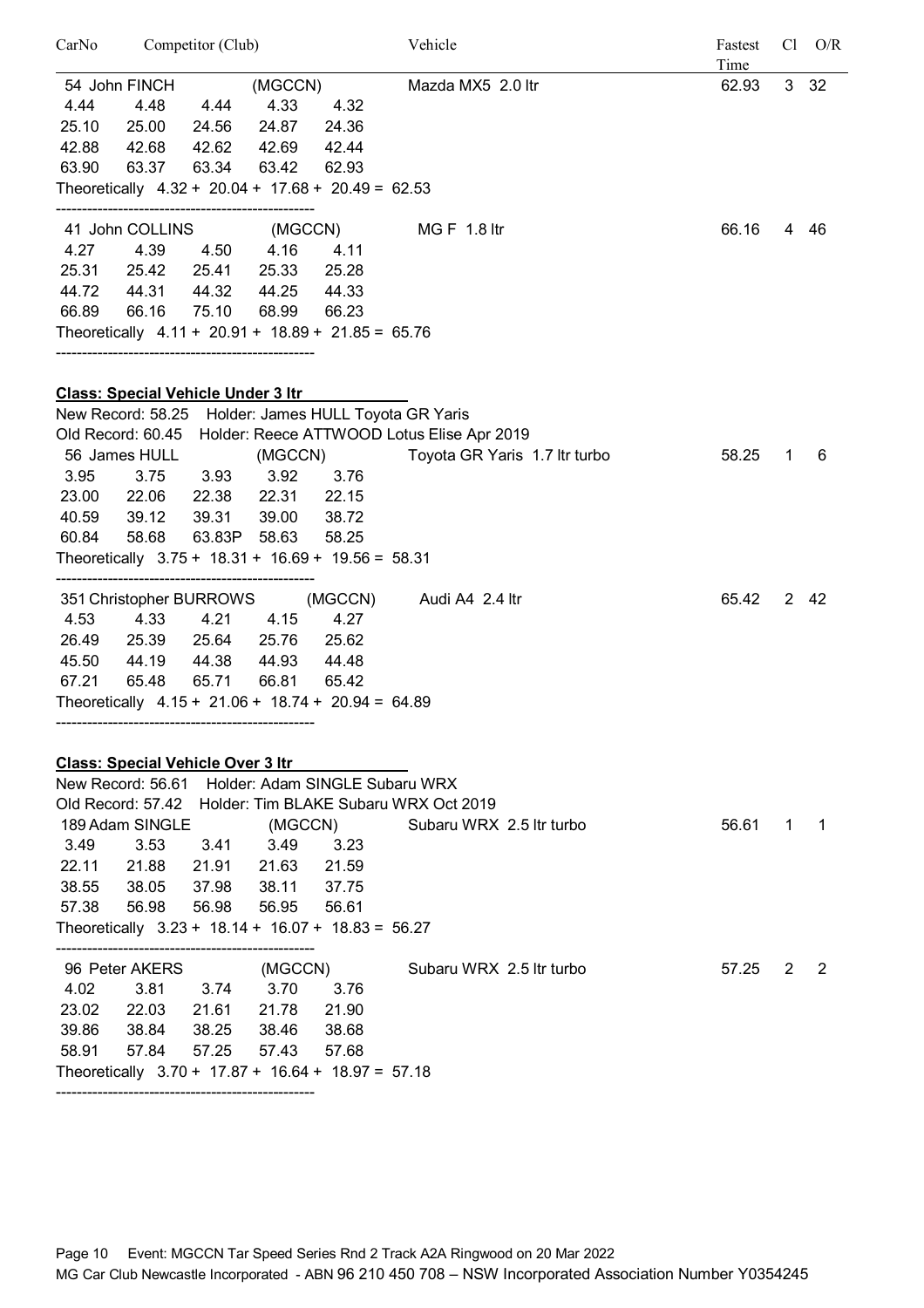| Competitor (Club)<br>CarNo |                                                            |       |             | Vehicle |                                                    |  |  | Fastest<br>C <sub>1</sub> |              |      |
|----------------------------|------------------------------------------------------------|-------|-------------|---------|----------------------------------------------------|--|--|---------------------------|--------------|------|
|                            |                                                            |       |             |         | Subaru WRX 2.5 ltr turbo                           |  |  | Time<br>58.45             | $\mathbf{3}$ | 8    |
|                            | 196 Tim BLAKE                                              |       | (MGCCN)     |         |                                                    |  |  |                           |              |      |
| 3.68                       | 3.67                                                       |       |             |         |                                                    |  |  |                           |              |      |
| 22.84                      | 21.81                                                      |       |             |         |                                                    |  |  |                           |              |      |
| 40.06                      | 38.51                                                      |       |             |         |                                                    |  |  |                           |              |      |
| 59.58                      | 58.45                                                      |       |             |         |                                                    |  |  |                           |              |      |
|                            | Theoretically $3.67 + 18.14 + 16.70 + 19.52 = 58.03$       |       |             |         |                                                    |  |  |                           |              |      |
|                            |                                                            |       |             |         | 556 Connor MORLEY (MGCCN) Subaru WRX 2.0 ltr turbo |  |  | 59.36                     |              | 4 12 |
| 3.25                       | 3.46                                                       | 3.42  | 3.80        |         |                                                    |  |  |                           |              |      |
| 22.46                      | 22.28                                                      | 23.01 | 23.30       |         |                                                    |  |  |                           |              |      |
| 39.44                      | 39.32                                                      | 40.84 | 41.27       |         |                                                    |  |  |                           |              |      |
| 59.36                      | 81.74                                                      | 61.67 | 62.24       |         |                                                    |  |  |                           |              |      |
|                            | Theoretically 3.25 + 18.82 + 16.98 + 19.92 = 58.97         |       |             |         |                                                    |  |  |                           |              |      |
|                            |                                                            |       |             |         |                                                    |  |  |                           |              |      |
|                            | 555 Troy MORLEY (MGCCN)                                    |       |             |         | Subaru WRX 2.0 Itr turbo                           |  |  | 59.75                     |              | 5 14 |
| 3.75                       | 4.01                                                       | 3.33  | 3.45        | 3.31    |                                                    |  |  |                           |              |      |
|                            | 23.07 23.79 22.71                                          |       | 22.75       | 22.65   |                                                    |  |  |                           |              |      |
|                            | 40.12 41.40                                                | 39.91 | 40.00       | 39.83   |                                                    |  |  |                           |              |      |
| 60.26                      | 61.47                                                      | 59.75 | 60.20       | 60.15   |                                                    |  |  |                           |              |      |
|                            | Theoretically $3.31 + 19.30 + 17.05 + 19.84 = 59.50$       |       |             |         |                                                    |  |  |                           |              |      |
|                            | 89 Amanda SINGLE                                           |       |             | (MGCCN) | Subaru WRX 2.5 ltr turbo                           |  |  | 60.92                     |              | 6 22 |
| 3.78                       | 4.72                                                       |       | 3.72 4.21   | 3.62    |                                                    |  |  |                           |              |      |
|                            | 24.32 24.92                                                |       | 23.28 23.75 | 23.01   |                                                    |  |  |                           |              |      |
|                            | 44.07 43.05                                                | 41.06 | 41.47       | 40.42   |                                                    |  |  |                           |              |      |
|                            |                                                            |       |             |         |                                                    |  |  |                           |              |      |
| 65.63                      | 63.63                                                      | 61.61 | 61.74       | 60.92   |                                                    |  |  |                           |              |      |
|                            | Theoretically $3.62 + 19.39 + 17.41 + 20.27 = 60.69$       |       |             |         |                                                    |  |  |                           |              |      |
|                            |                                                            |       |             |         |                                                    |  |  |                           |              |      |
|                            | <b>Class: Type 4 All Wheel Drive</b>                       |       |             |         |                                                    |  |  |                           |              |      |
|                            | New Record: 60.30                                          |       |             |         |                                                    |  |  |                           |              |      |
|                            | 999 Ryan BATES                                             |       |             |         | (MGCCN) Subaru WRX 2.5 ltr                         |  |  | 60.30                     |              | 1 17 |
| 3.56                       | 3.72                                                       | 3.64  | 3.70        |         |                                                    |  |  |                           |              |      |
| 23.20                      | 23.00                                                      | 23.08 | 22.85       |         |                                                    |  |  |                           |              |      |
|                            | 40.81 40.36                                                | 40.42 | 40.20       |         |                                                    |  |  |                           |              |      |
| 61.09                      | 60.53                                                      | 60.55 | 60.30       |         |                                                    |  |  |                           |              |      |
|                            | Theoretically $3.56 + 19.15 + 17.34 + 20.10 = 60.15$       |       |             |         |                                                    |  |  |                           |              |      |
|                            | 369 Matthew BATES                                          |       |             |         | (MGCCN) Subaru WRX 2.5 ltr                         |  |  | 61.07                     |              | 2 24 |
| 3.79                       | 3.66                                                       | 3.90  | 3.74        |         |                                                    |  |  |                           |              |      |
|                            | 23.54 23.51 23.65 22.88                                    |       |             |         |                                                    |  |  |                           |              |      |
|                            | 41.39  41.56  41.25  40.71                                 |       |             |         |                                                    |  |  |                           |              |      |
|                            | 61.78 62.11 61.45                                          |       | 61.07       |         |                                                    |  |  |                           |              |      |
|                            | Theoretically $3.66 + 19.14 + 17.60 + 20.20 = 60.60$       |       |             |         |                                                    |  |  |                           |              |      |
|                            |                                                            |       |             |         |                                                    |  |  |                           |              |      |
|                            |                                                            |       |             |         |                                                    |  |  |                           |              |      |
|                            | For information only not scored due to a change of vehicle |       |             |         |                                                    |  |  |                           |              |      |
|                            | 727 Tim BLAKE                                              |       |             |         | (MGCCN) Subaru WRX 2.5 ltr turbo                   |  |  | 74.42                     |              |      |
| 3.71                       |                                                            |       |             |         |                                                    |  |  |                           |              |      |
| 26.96                      |                                                            |       |             |         |                                                    |  |  |                           |              |      |
| 46.71                      |                                                            |       |             |         |                                                    |  |  |                           |              |      |
| 74.42                      |                                                            |       |             |         |                                                    |  |  |                           |              |      |
|                            | Theoretically 3.71 + 23.25 + 19.75 + 27.71 = 74.42         |       |             |         |                                                    |  |  |                           |              |      |
|                            |                                                            |       |             |         |                                                    |  |  |                           |              |      |